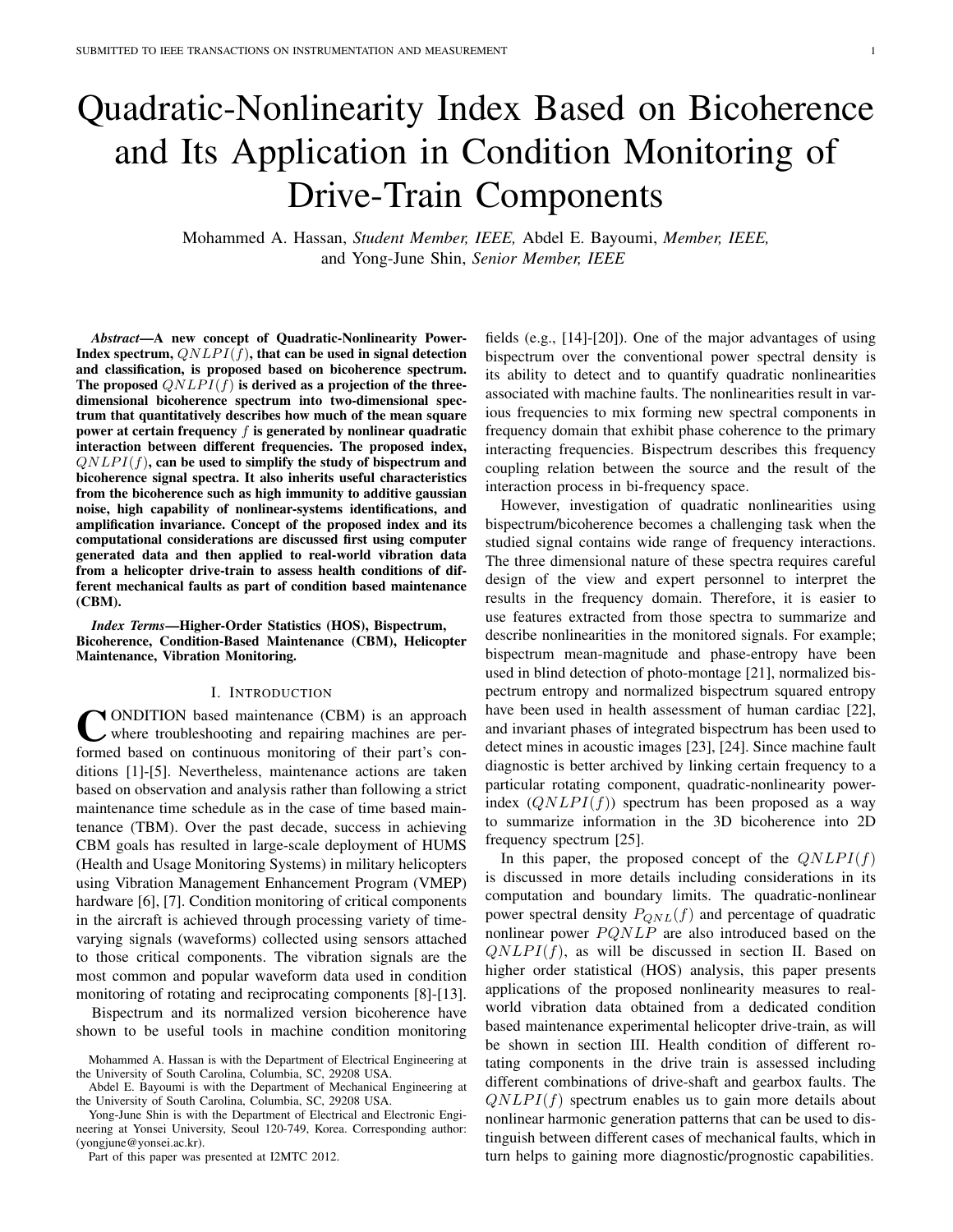## II. QUADRATIC-NONLINEARITY POWER-INDEX SPECTRUM

Higher order spectra (polyspectra) are spectral representation of higher order moment or cumulant statistics. The bispectrum  $B_x(f_1, f_2)$  for a zero-mean stationary random signal  $x(t)$  is the third order spectrum and it is defined as follows [26]:

$$
B_x(f_1, f_2) = E\{X(f_1)X(f_2)X^*(f_1 + f_2)\}\tag{1}
$$

where  $E\{\cdot\}$  denotes an expected value operator,  $X(f)$  is the Fourier transform of  $x(t)$ , and  $*$  denotes a complex conjugate. For a given experimental situation, we generally do not have knowledge of the relevant joint probability density function. Therefore, in practice, the expected value operation in equation (1) is carried out using average over ensemble of a collected sample spectra.

Symmetry properties of the bispectrum in addition to Nyquist frequency limit imply that when bispectrum is digitally computed, it is usually plotted over the triangle area denoted "A" that is bounded between the three lines  $f_2 = 0$ ,  $f_2 = f_1$ , and  $f_1 + f_2 = f_S/2$  in the  $f_1 - f_2$  plane, shown in Figure 1, where  $f<sub>S</sub>$  is the sampling frequency [26].

The definition of the bispectrum in (1) shows how it measures phase coupling in three signals due to quadratic nonlinearity where  $B_x(f_1, f_2)$  will be zero unless the following two conditions are met:

(a). Signals must be present at the frequencies  $f_1, f_2$ , and  $f_1 + f_2$ . That is,  $X(f_1)$ ,  $X(f_2)$ , and  $X(f_1 + f_2)$  must be non-zero, and

(b). A phase coherence must be present between the three frequencies  $f_1$ ,  $f_2$ , and  $f_1 + f_2$ .

Thus, the magnitude of the bispectrum at coordinate point  $(f_1, f_2)$  measures the degree of phase coherence between the three frequency components  $f_1, f_2$ , and  $f_1 + f_2$ . However, this magnitude is also dependent on the magnitude of the relevant Fourier coefficients. Therefore, a common function used to normalize the bispectrum magnitude is the bicoherence  $b_x(f_1, f_2)$  [27] as given in equation (2).

$$
b_x^2(f_1, f_2) = \frac{|B_x(f_1, f_2)|^2}{E\{|X(f_1)X(f_2)|^2\}E\{|X(f_1 + f_2)|^2\}} \tag{2}
$$

The bicoherence in (2) is independent of the magnitude of the Fourier transform and bounded by  $0 \leq b_x(f_1, f_2) \leq 1$ , where unity means full three-waves coupling (i.e., interaction has taken place between the waves), and zero implies an absence of coherence or interaction. Moreover, it has been proven in [27] that the squared bicoherence,  $b_x^2(f_1, f_2)$ , quantifies the fraction of mean square power at  $f_3 = f_1 + f_2$  due to the quadratic coupling between the waves at  $f_1$  and  $f_2$ . This previous property inspired us to propose a metric that shows the quadratic interaction relation (3 waves coupling) in terms of the "result" instead of the "source" of the interaction. Hence, the bi-frequency space required to plot the bicoherence (showing the source of interaction) can be reduced to a singlefrequency space (showing the accumulative results).

The Quadratic-Nonlinearity Power-Index,  $QNLPI(f)$ ,



Fig. 1. Region of computation (ROC) for the bispectrum/bicoherence assuming aliasing is absent: triangle "A" is the conventional ROC, region " $A - B$ " is used to calculate the proposed  $QNLPI(f)$ , and dashed line indicates the direction of integration to calculate the  $QNLPI(f)$ 

spectrum is proposed as an implementation of the idea discussed above, and hence it should quantify the fraction of the mean square power at a certain frequency  $f$  produced by all the possible combinations of quadratic interactions that may cause the creation of this frequency,  $f$ . This idea can be achieved by integrating the bicoherence spectrum along a straight line  $f_1 + f_2 = f$  represents the locus of all quadratic interactions in  $f_1 - f_2$  space that result in f, as represented by equation (3).

$$
QNLPI(f) = \int_{f_1 + f_2 = f} b_x^2(f_1, f_2) df_1 \tag{3}
$$

This integration along  $f_1+f_2 = f$  is depicted by the dashed line in Figure 1. However, we should be very careful when we apply this integration in (3) to the conventional region of computation indicated by the triangle "A" shown in Figure 1. Due to the symmetry properties, the bicoherence of interacted frequencies in the fourth quadrant (positive  $f_1$  and negative  $f_2$ ) has a redundant copy in this "A" region. Therefore, the region of computation in  $f_1 - f_2$  plane is modified to fully map the quadratic interaction between different frequencies as shown in Figure 1. The area covered by triangle " $B$ " maps the difference part of the interaction between two frequencies  $(f_1, -f_2)$ , while area covered by the upper triangle " $A$ " maps only the sum part  $(f_1, f_2)$ . Based on this new region of computation,  $QNLPI(f)$  in (3) can be rewritten as follows:

$$
QNLPI(f) = \int_{\frac{f_2}{2}}^{\frac{f_2}{2} + \frac{f_s}{4}} b_x^2(f_1, f - f_1) df_1
$$
  
= 
$$
\int_{0}^{\frac{f_s}{2}} b_x^2(\frac{f}{2} + f_1, \frac{f}{2} - f_1) df_1
$$
 (4)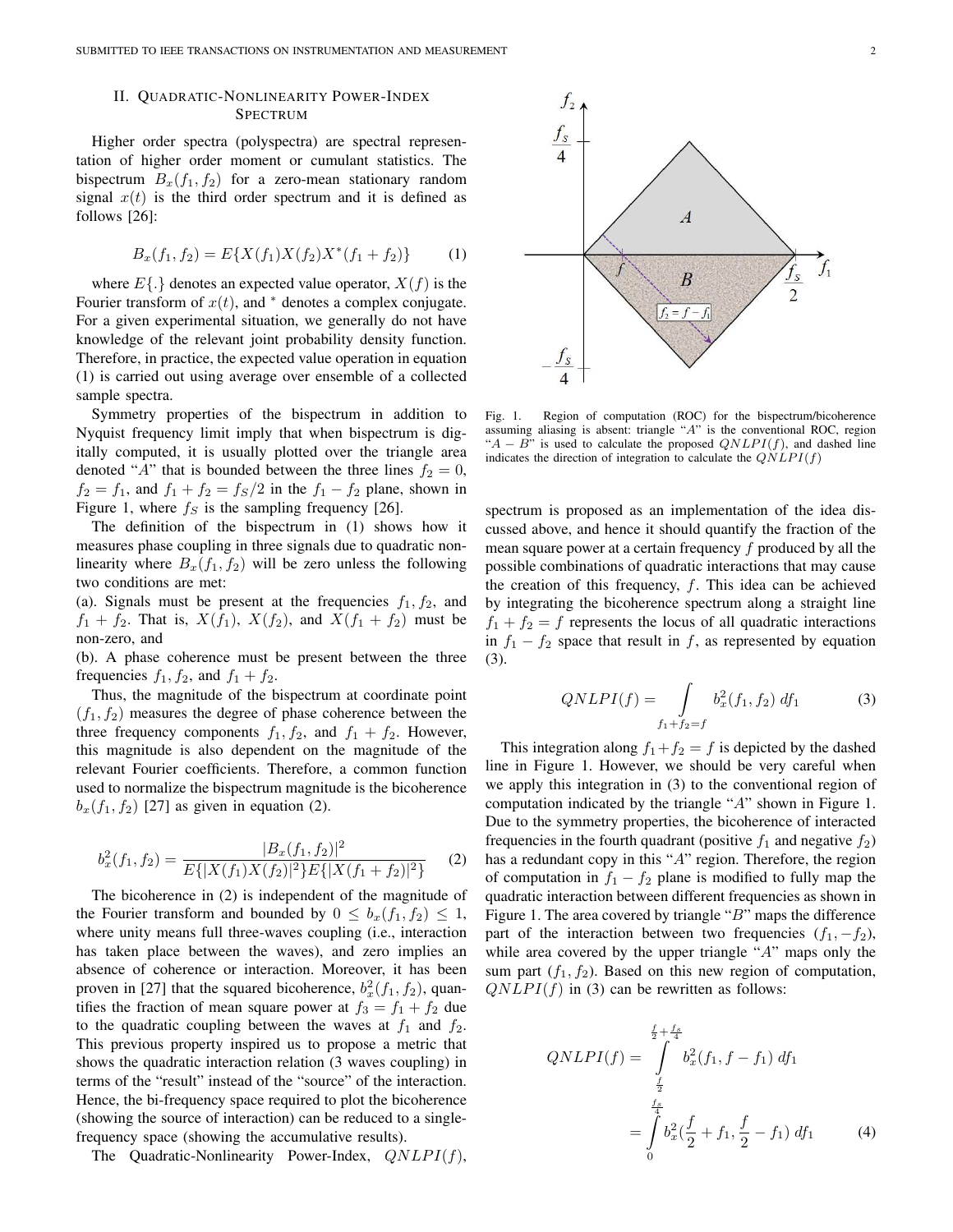Equation (4) indicates that all the information contained in the bicoherence is represented in the  $QNLPI(f)$  which is function in one variable, f. Moreover, the  $QNLPI(f)$ inherits useful characteristics from the third order statistics, bicoherence, such as high capability of nonlinear-systems identifications, high immunity to additive gaussian noise, and amplification invariance. Furthermore, it can be proven that  $QNLPI(f)$  is theoretically bounded between zero and one  $(0 \leq QNLPI(f) \leq 1)$  as shown in appendix A. Zero value of  $QNLPI(f)$  means that no quadratic-nonlinearity produces any power at this frequency, while one means all the power at frequency  $f$  result from quadratic-nonlinearity.

## *A. Digital Computation of QNLPI(f)*

The same procedure described in [27] can be followed in order to calculate digital bicoherence taking into consideration the modified region of computations described before in Figure 1 to separate and account for both positive and negative parts of frequency interactions. Next, digital computation of the  $QNLPI(f)$  can be carried out by replacing integration in (4) by summation as shown in (5).

$$
QNLPI(f) = \sum_{n=0}^{n=\frac{N}{2}-1} b_x^2((\frac{f}{2} + n\Delta f), (\frac{f}{2} - n\Delta f))
$$
 (5)

where  $\Delta f$  is the elementary band width determined from the resolution of DFT calculation.  $\Delta f = f_N/N$ ,  $f_N = f_S/2$ , and  $N$  is the number of points used in DFT calculation. The frequency resolution  $\Delta f$  should be smaller than the difference between the smallest two frequencies expected to interact in any particular case.

#### *B. Nonlinear Power Spectral Density*

Power spectral density  $P_x(f)$  is the Fourier transform of the auto-correlation function  $R_x(\tau)$  for a stationary random process  $x(t)$  according to Wiener-Khintchine theorem [28]. Thus, it can be estimated using the following equation:

$$
P_x(f) = E\{X(f)X^*(f)\} = E\{|X(f)|^2\}
$$
 (6)

 $P<sub>x</sub>(f)$  has the dimensions of mean square values/Hz and it indicates how the mean square value is distributed over frequency.

Based on the proposed  $QNLPI(f)$  index discussed in the preceding subsection, one can estimate how much of the mean square power at certain frequency is generated due to the second order nonlinearity by multiplying the  $QNLPI(f)$ index at this frequency by the power spectral density  $P_x(f)$ , as follows:

$$
P_{QNL}(f) = QNLPI(f) \cdot P_x(f) \tag{7}
$$

where  $P_{ONL}(f)$  is the nonlinear power spectral density showing the distribution of quadratic-nonlinearly-generated mean square power over frequency, and it also has the dimensions of mean square values/Hz. Thus, integration of  $P_{ONL}(f)$  over the whole range of frequencies estimates the total quadratic nonlinear power contained in the signal. It would be also useful to quantify the percentage of quadratic nonlinear power  $(PQNLP)$  to the total mean square power as follow:

$$
PQNLP = \frac{\sum_{n=0}^{N-1} QNLPI(n\Delta f) \cdot P_x(n\Delta f)}{\sum_{n=0}^{N-1} P_x(n\Delta f)}
$$
(8)

where denominator in equation (8) estimates the total power in the signal while the numerator estimates the overall quadratic nonlinear power.  $PQNLP$  is a single-value metric that is useful in monitoring the severity of nonlinear behavior of the signal under study which can be used to monitor faultprogress, as will be shown in section III-C.

#### *C. Numerical Example of QNLPI(f)*

Before we apply the proposed indices to study nonlinear coupling in real world vibration data, we will use simple signal to illustrate the usefulness of these metrics and help understand the physical interpretation of their values. Thus, a computergenerated test signal has been used as shown in equation (9).

$$
x(t) = A_b \cos(2\pi f_b t + \theta_b) + A_c \cos(2\pi f_c t + \theta_c)
$$
  
+ 
$$
A_e \cos(2\pi f_c t + \theta_e) + A_g \cos(2\pi f_g t + \theta_g)
$$
  
+ 
$$
A_{bc} \cos(2\pi f_b t + \theta_b) \times \cos(2\pi f_c t + \theta_c)
$$
  
+ 
$$
A_{eg} \cos(2\pi f_c t + \theta_e) \times \cos(2\pi f_g t + \theta_g)
$$
  
+ 
$$
A_d \cos(2\pi f_d t + \theta_d) + n(t)
$$
 (9)

 $A_b = A_c = A_d = A_e = A_g = 2, A_{bc} = A_{eg} = 4$ , sampling frequency  $f_s = 2f_N = 4.8 \text{ kHz}, f_b/f_N = 0.22, f_c/f_N =$  $0.375, f_e/f_N = 0.292, f_g/f_N = 0.303$  and  $f_d = f_b + f_c =$  $f_e + f_q$ . All the phases are independently taken from a set of uniformly distributed random numbers. The  $n(t)$  is a small amplitude additive Gaussian noise (-20dB) to simulate the maximum estimated noise levels in our experimental setup.

In this testing signal  $x(t)$ , the total power at  $f_d$  is a share of three equal source; the independent excitation, the quadratic nonlinear interaction between  $f_b$  and  $f_c$ , and the quadratic nonlinear interaction between  $f_e$  and  $f_g$ . The power spectrum of the test signal, the modified bicoherence  $b_x^2(f_1, f_2)$ , the quadratic-nonlinearity power-index  $QNLPI(f)$ , and the quadratic-nonlinear power spectrum  $P_{QNL}(f)$  are shown in Figure 2.

From Figure 2-(b),  $b_x^2(f_c, f_b) = 0.324$ , and  $b_x^2(f_g, f_e) =$ 0.329 are lined up on the same  $f_1 + f_2 = f_d$  axis. This means that each group contributes to the quadratic-nonlinearity power-index in Figure 2-(c) by approximately one third.  $b_x^2(f_g, -f_e) = 1$  and  $b_x^2(f_c, -f_b) = 1$  lie in the "B" zone of the modified bicoherence and represent the negative part of the interaction for both  $f_c - f_b$  and  $f_q - f_e$ . The detailed bicoherence spectrum in Figure 2-(b) is represented by the  $QNLPI(f)$  in Figure 2-(c).  $QNLPI(f_d) = 0.653$  which means that two-thirds of the total power at frequency  $f_d$  is coming from quadratic-nonlinear interaction between different frequencies. Putting the  $QNLPI(f)$  along with the power spectrum of the signal would help to better understand some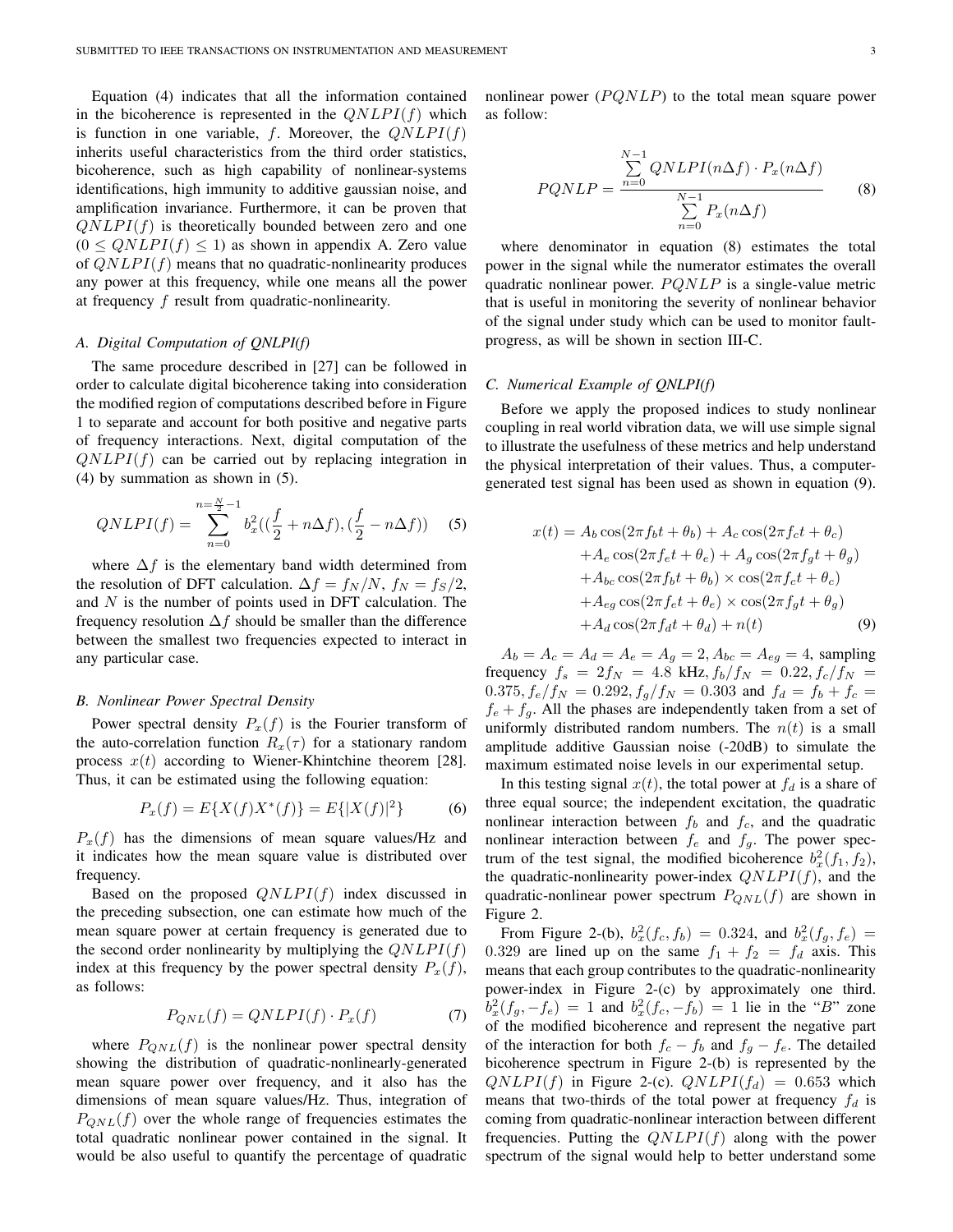

Fig. 2. (a) Power spectral density, (b) Modified bicoherence, (c) QNLPI, and (d) Quadratic-nonlinear power spectral density; for test signal in (9)

details about the signal that is not clear in the power spectrum alone. The power spectral contents that generated only by quadratic nonlinearity are separated in the  $P_{QNL}(f)$  as shown in Figure 2-(d). Total quadratic-nonlinearity in this signal is quantified using the percentage of quadratic nonlinear power  $(PQNLP)$  presented in equation (8) and the  $PQNLP$  is found to be  $= 42.93\%$ .

# III. APPLICATION OF  $QNLPI(f)$  IN HEALTH ASSESSMENT OF HELICOPTER DRIVE TRAIN COMPONENTS

We now demonstrate the application of the proposed  $QNLPI(f)$  by using two different real-world vibration data to assess health conditions of rotating mechanical components in an Apache helicopter tail-rotor drive-train. In the first case, nonlinearity signature of different fault types associated with drive shafts are studied in subsection III-B. In the second case, development of nonlinearity in the vibration collected from faulted gearbox is studied as will be discussed in subsection III-C.

## *A. AH-64 tail rotor drive train test stand*

The CBM center at the University of South Carolina (USC) has a complete AH-64 (Apache helicopter) tail rotor drive train (TRDT) test stand for on-site data collection and analysis, as shown in Figure 3-(b). The TRDT test stand emulates the complete tail rotor drive train from the main transmission tail rotor takeoff to the tail rotor swash plate assembly, as shown in Figure 3-(a).

All drive train parts on the test stand are actual aircraft hardware. The prime mover for the drive train is an 800hp AC induction motor controlled by variable frequency drive. An absorption motor of matching rating is used to simulate the torque loads that would be applied by the tail rotor blade and it is controlled by another variable frequency drive. The signals being collected during the operational run of the apparatus include vibration data measured by the accelerometers, temperature measured via thermocouples, and speed and torque measurements. The measurement devices are placed at the forward (FHB) and afterward (AHB) hanger bearings and two gearboxes as shown in Figure 3-(b).





Fig. 3. (a) Actual TRDT on AH-64, and (b) TRDT test stand at USC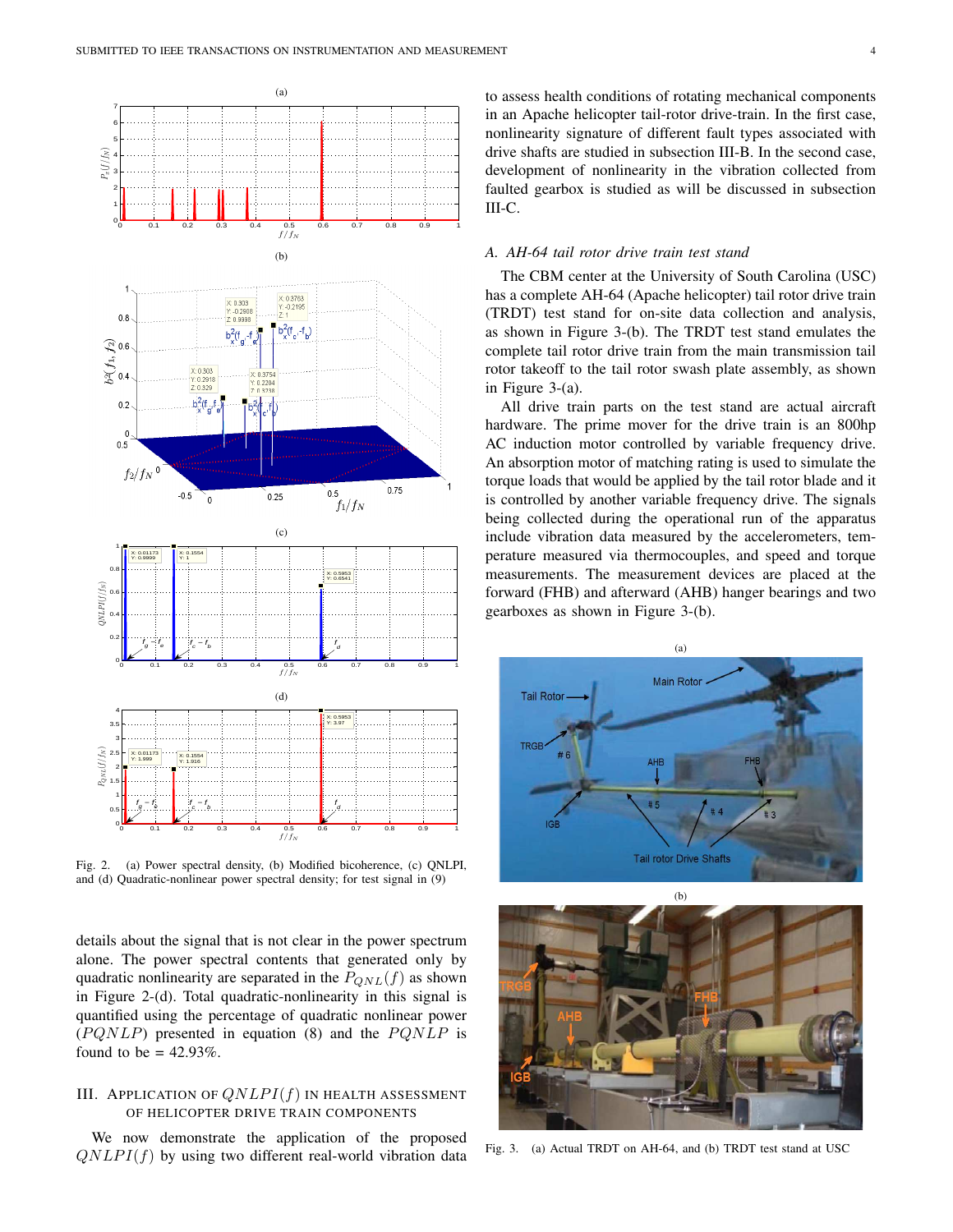# *B.* QNLP I(f) *of different drive-shaft faults*

Focus of this study is centered on studying different combinations of drive-shafts faults using both conventional power spectral density ( $PSD$ ) and the proposed  $QNLPI(f)$ . Shafts numbered 3-5 in Figure 3-(a) operate at a rotation speed of 4863 RPM (81.05Hz) corresponding to full-speed of shaft rotation on the fielded rotorcraft. The vibration signals denoted as FHB and AHB, measured at forward and afterward hanger bearings respectively, are gathered at two minutes intervals at a sampling rate of 48 kHz over the course of thirty minute test runs. The measurements are taken for different driveshafts setting under test which include baseline shaft and bearing configuration, unbalance in different shafts configuration, and shaft misalignment, all common issues on AH-64 drivetrains. Misalignment of the shafts is studied at  $1.3^\circ$ between drive-shafts #3 and #4, 1.3° between drive-shafts #4 and #5. Unbalance is studied at drive-shafts #3, #4 and #5 by 0.140 oz-in, 0.135 oz-in 0.190 oz-in respectively. Different combination of misalignment and unbalance are tested with Table I summarizing these test conditions and their coded designations.

TABLE I TAIL ROTOR DRIVESHAFT EXPERIMENTAL SETTINGS

| <b>Shaft Status</b> | <b>Balanced</b> | Unbalanced |
|---------------------|-----------------|------------|
| Aligned             | 00321           | 10321      |
| Misaligned          | 20321           | 30321      |

Due to the loading scheme of the TRDT test stand with the intermediate gear box (IGB) and the output motor torque, the  $3^{rd}$  harmonic of the tail rotor drive shaft (243 Hz) is dominating the power spectrum of the AHB vibrations in the studied cases with some other different harmonics in each setting, as shown in Figures 4 and 5. The power spectra of the baseline (00321) and the misaligned (20321) cases in Figure 4 have the same dominating spectral peaks with very slight changes in the minor peaks. A similar situation occurs when we compare the unbalanced (10321) and the misalignedunbalanced (30321) cases in Figure 5. It is not an easy task to distinguish between different cases by looking at the whole power spectrum.

Conventional  $PSD$  comparison with the baseline is usually done on a logarithmic amplitude scale with increases of 6- 8 dB considered to be significant and changes greater than 20 dB from the baseline considered serious [29]. Table II summarizes the results of the spectral peak comparison of the three faulted cases (10321, 20321, and 30321) with the baseline case (00321) in terms of the first three spectral

TABLE II COMPARISON WITH BASELINE CASE IN TERMS OF SP1, SP2, AND SP3  $(DB)$ 

|                 | A/UB(10321) | MA/B (20321) | UB/MA(30321) |
|-----------------|-------------|--------------|--------------|
| SP1             | 5.311       | $-0.081$     | 4.799        |
| SP <sub>2</sub> | 9.997       | 10.255       | 8.661        |
| SP <sub>3</sub> | $-2.001$    | $-2.0667$    | $-8.141$     |



Fig. 4. Power spectral density of the AHB: baseline (00321) in (a), and misaligned (20321) in (b)



Fig. 5. Power spectral density of the AHB: unbalanced (10321) in (a), and misaligned-unbalanced (30321) in (b)

peaks (SP1, SP2, and SP3) of the faulted drive-shafts (first three harmonics of the shaft rotating speed (81Hz, 162Hz and 243Hz)). As shown in Table II, values of the SP2 for all faulted cases exceed the 6 dB threshold compared to the baseline and therefore it provides a good indicator for all of the three faulted cases. In fact, SP2 is currently employed in the HUMS system to detect unbalanced and/or misaligned shafts in a tail rotor drive-train of a rotorcraft [30]. However, this Condition Indicator (CI) has limited diagnostic capabilities in specifying whether the fault is unbalance, misalignment or a combination of both faults. The maintainers are told to check for more than one source that might cause that CI to exceed its limit.

The vibration data is then investigated using the proposed  $QNLPI(f)$  discussed in section II. Figure 6-(a) shows  $QNLPI(f)$  spectrum for the baseline case for which nonlinearly-generated frequencies located at  $1^{st}$  and  $7^{th}$  har-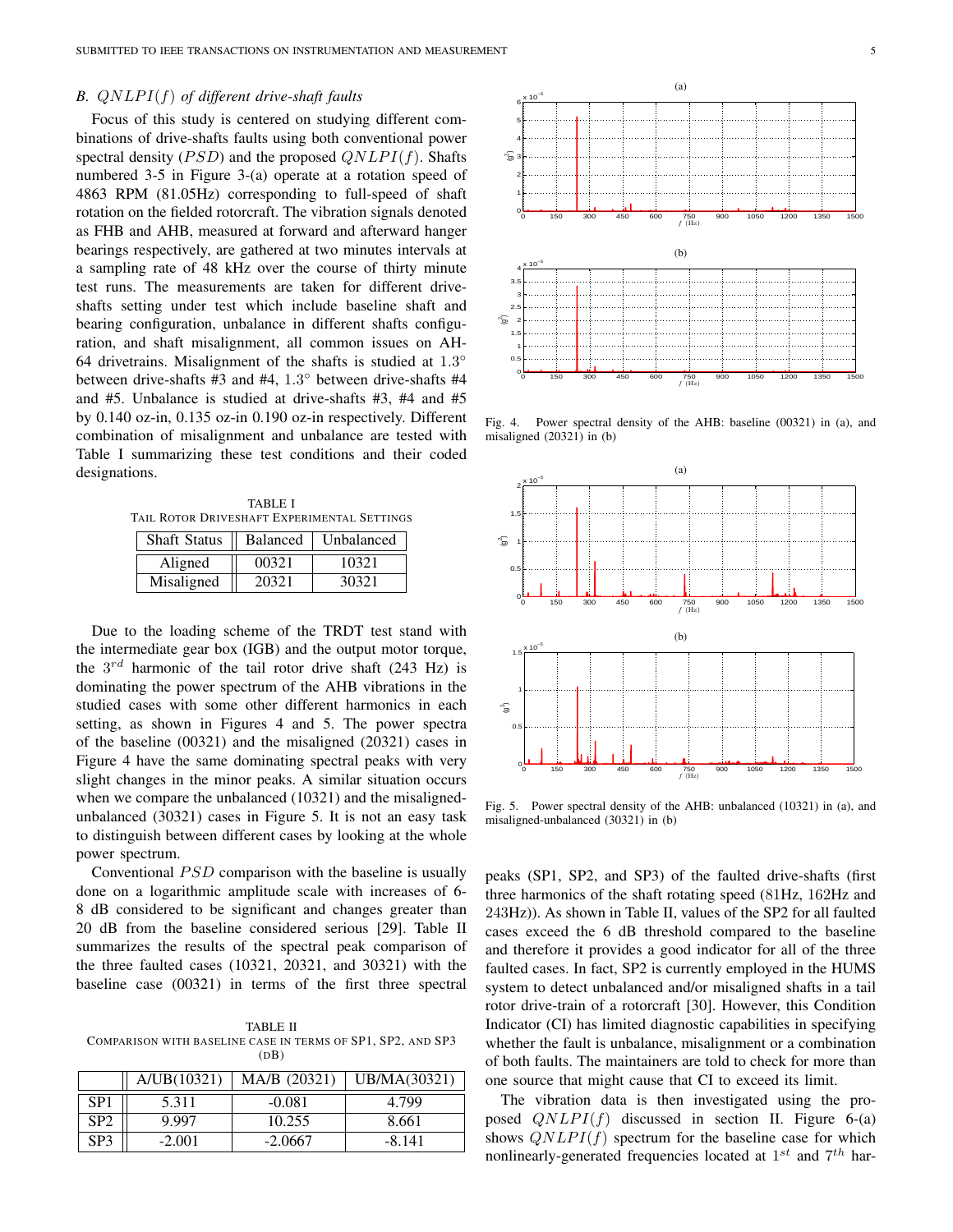

Fig. 6. *QNLPI* of the AHB: baseline (00321) in (a), and misaligned (20321) in (b)



Fig. 7. QNLPI of the AHB: unbalanced (10321) in (a), and misalignedunbalanced (30321) in (b)

monics of the drive-shaft with values 0.68 and 0.77, respectively. These values can be result of interaction between the dominating  $3^{rd}$  harmonic with the  $4^{th}$  to produce 68% and 77% of the power at  $1^{st}$  and  $7^{th}$  harmonics, respectively. The remaining fraction of the power may be independently excited or coming from other forms of nonlinearities. Due to different experimental settings, different interaction pattern exists in the case of misalignment as shown in Figure 6-(b). In this case, quadratic nonlinear interaction between the  $3^{rd}$  and the  $1^{st}$  harmonics is dominating. As a result of this interaction,  $2^{nd}$  and  $4^{th}$  harmonics are generated with power fraction of 0.72 and 0.64, respectively. The results in Figure 6 give us more details about the content of the power spectrum of the signal. Some frequencies in common between the baseline and misaligned cases have different origins. For example, the  $1^{st}$ and the  $4^{th}$  harmonics exchange there places as source/result

of the interaction process with the  $3^{rd}$  due to different physical setting of the rotating shaft.

Comparing the  $QNLPI(f)$  of the unbalance case shown in Figure  $7-(a)$  with the baseline case in Figure 6-(a), we can see a slightly more interaction introduced in the case of the unbalance. The  $4^{th}$  harmonic interacts with both  $3^{rd}$  and  $9<sup>th</sup>$  producing a series of odd harmonics at  $1<sup>st</sup>$ ,  $5<sup>th</sup>$ ,  $7<sup>th</sup>$ , and  $13<sup>th</sup>$ . The increasing production of odd harmonics through the nonlinear interaction is likely a sign of unbalance. On the other hand, as discussed above, the production of even harmonics is likely a sign of misalignment. Thus, when a combination of unbalance and misalignment is introduced to the drive-shafts, one can expect that nonlinearity of the system will increase so that a variety of odd/even harmonics of the drive shaft rotating frequency is produced as shown in Figure 7-(b).

From the discussion above, we can see that beside conventional power spectral density analysis, using  $QNLPI(f)$ spectrum helps to gain more details about nonlinear harmonic interaction/generation patterns, which can be used to distinguish between different fault settings of the tail rotor driveshafts.

## *C. Studying Progress of Gearbox fault using*  $QNLPI(f)$

In this subsection, we use vibration data collected in the experimental TRDT test stand to study tail-rotor gearbox failure (denoted TRGB in Figure 3) due to lubrication starvation [31]. This experiment was originally designed to demonstrate whether or not a gearbox with a leaking output seal could be used in the filed until the aircraft reached a phase inspection, which currently occurs every 250 hours. The output seals were seeded to represent a worst-case scenario leak for gearboxes. For all the tested articles, it was observed that a persistent grease leak through the output seal resulted in a loss of lubricant in the main gear compartment. Consequently, this condition ultimately resulted in lubricant starvation on the gear meshing region and catastrophic gear teeth failures, as shown in Figure 8. One interesting finding of this experiment was that gearbox can survive more than 480 hours after fault seeding for all tested articles. The secondary objective of the experiment was to identify vibration signatures which might indicate the impending failure. Here, we use vibration data collected from this experiment to illustrate the usefulness of the proposed index in keeping track of the progress of fault in the gearbox.



Fig. 8. Borescope picture showing input gear teeth: (a) earlier stage of testing, and (b) after failure [31]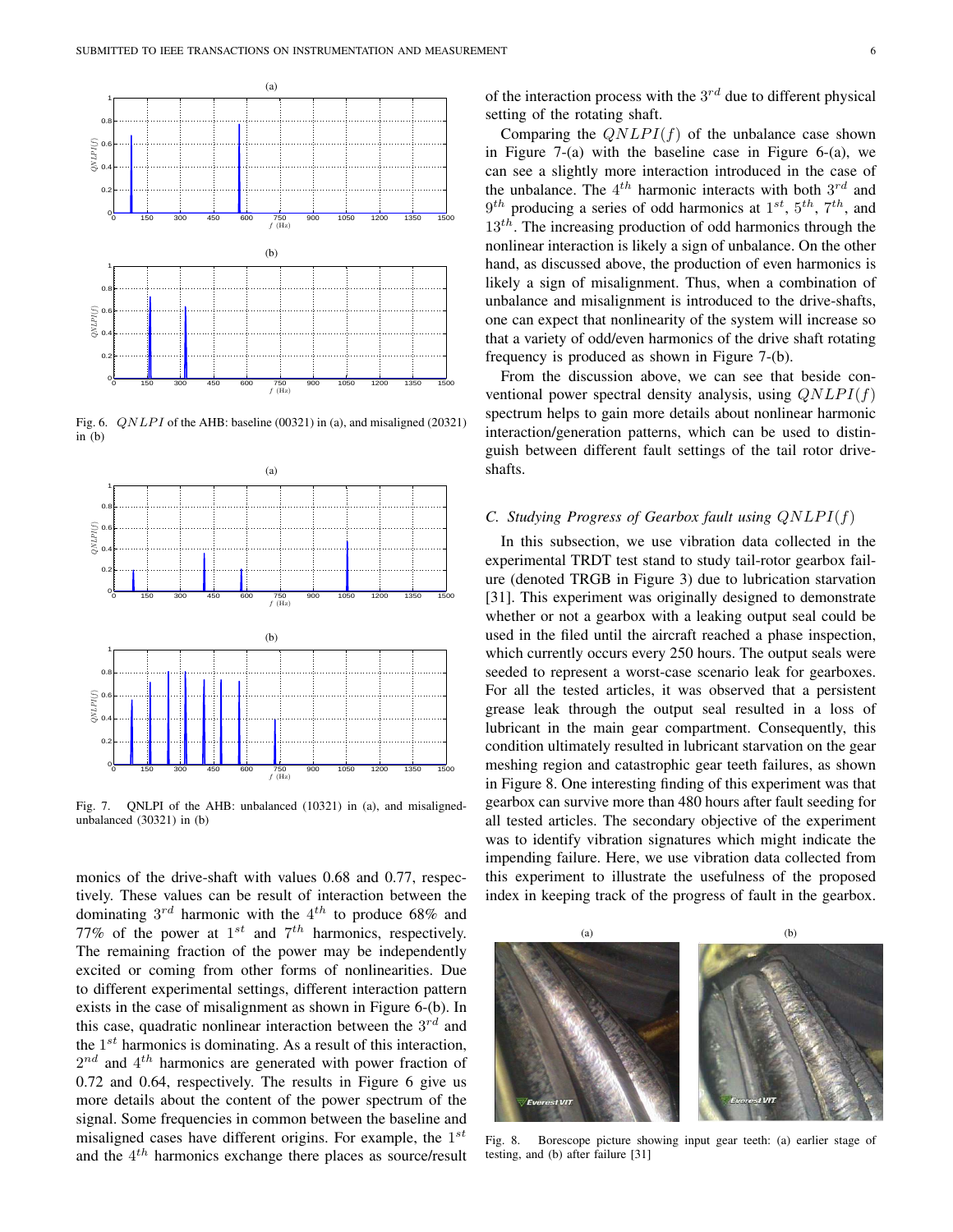

Fig. 9. Progress of power spectral density  $(PSD)$  change during gear teeth failure: (a) 3 days before failure, (b) 2 days before failure, (c) 1 days before failure, and (d) same day of failure



Fig. 10. Progress of nonlinear harmonic generation due to gear teeth failure: (a) 3 days before failure, (b) 2 days before failure, (c) 1 days before failure, and (d) same day of failure

Figure 9 shows how the average power spectral density  $(PSD)$  of the gearbox vibration changes during the last four days before failure. Inspection of the  $PSD$  plots indicates that it was not until the day of failure that vibration power at the third and fourth harmonics of the gear mesh frequency (1334Hz) increased suddenly to warning values, as shown in Figure 9-(d). During the last three days preceding the failure, shown in Figure 9-(a)  $\sim$  (c), *PSD* stayed almost the same with slightly monotonic increase of vibration power at the both first and second harmonics of the gear mesh frequency.

Progress of failure developed in the gearbox is studied using the proposed  $QNLPI(f)$ , as shown in Figure 10-(a)  $\sim$  (d), for the same vibration data set which studied previously in Figure 9. Figure 10-(a) shows the  $QNLPI(f)$  of gearbox vibration three days before gearbox failure which has the least quadratic-nonlinearly produced frequencies with only first, third, and fifth mesh harmonics having  $QNLPI$  equal to 1,

1, and 0.33, respectively. Two days before failure, vibration nonlinearity increased causing the values of  $QNLPI$  at the pre-exist harmonics to increase, and more nonlinearity to show up at the second and sixth harmonics, as seen in Figure 10-(b). The highest nonlinearity in the vibration signal is exist one day before failure as shown in Figure 10-(c). On that day, beside the high nonlinearity at all the first six harmonics of the TRGB, gear mesh frequency of the intermediate gearbox (IGB), 3000 Hz, shows up interacting with several TRGB harmonics. This IGB frequency disappeared in the day of failure from the  $QNLPI(f)$  spectrum, but all gear mesh harmonics of the faulted TRGB stayed at high nonlinear power values, as shown in Figure 10-(d). This consistent increase in the nonlinear production/coupling of gear meshing harmonics, regardless of there power spectral values, can be used as precocious indication of gear-teeth failure.

In order to describe the progress of fault in the gearbox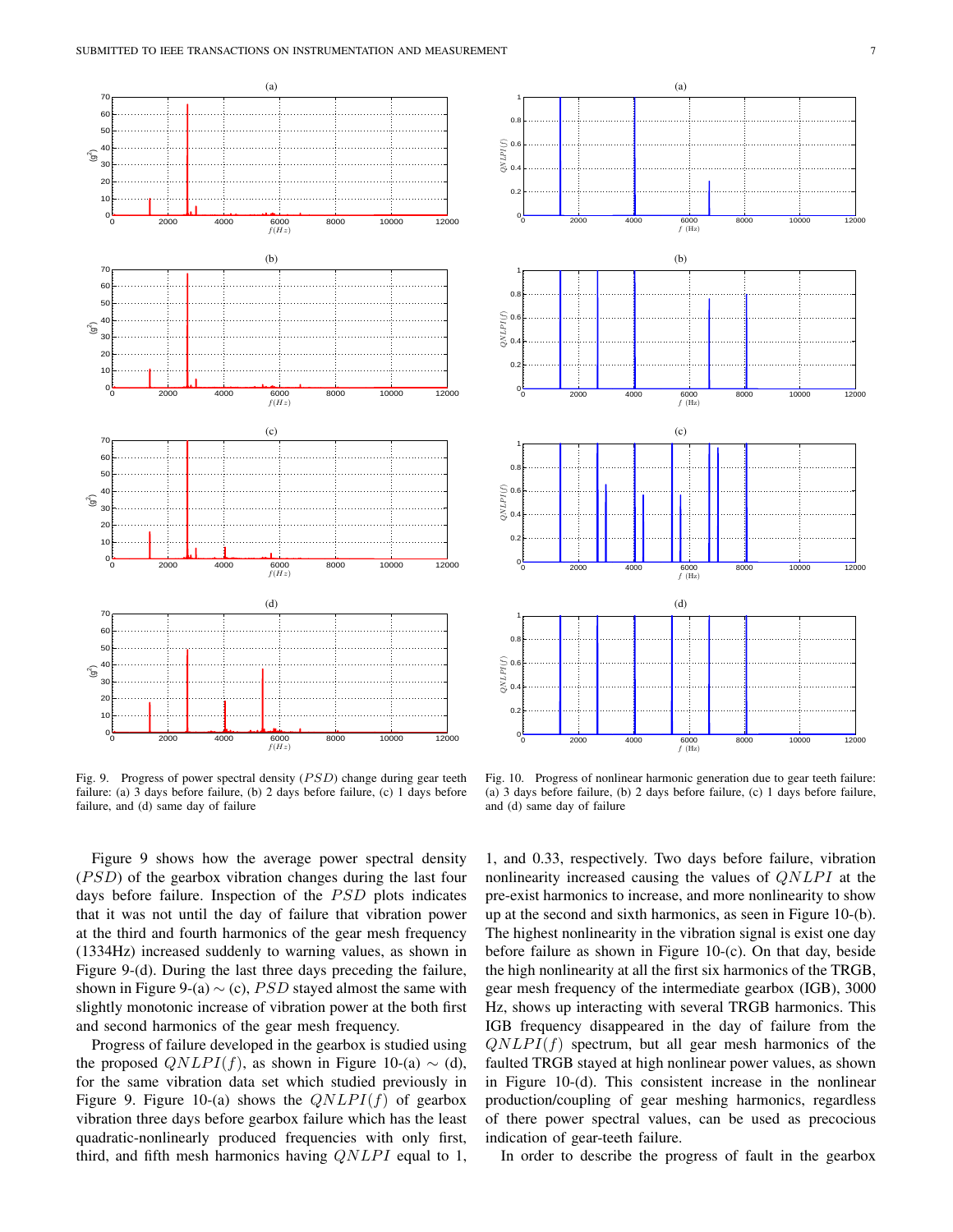using single-valued metric, percentage of quadratic nonlinear power  $(PQNLP)$  in equation (8) is employed. Figure 11 compares the progress of the  $PQNLP$  to other condition indicators during the last four days of experiment. The  $1GMF$ and 2GMF are the vibration spectral peaks at the first and the second harmonics of the gear mesh frequency. The root-meansquare  $(RMS)$  and the energy-ratio  $(ER)$  condition indicators are calculated as reported in [9] to describe heavy gear wear.



Fig. 11. Trend of vibration  $PQNLP$  compared to different condition indicators for the faulted TRGB during the last four days before failure

As shown in Figure 11, the value of  $PQNLP$  starts showing considerable increase one day before other condition indicators. It is consistently climbing up until the gearbox failure due to wear in the input gear teeth which physically can be interpreted as increased vibration power due to highlynonlinear rotating medium. Thus, this trend can be used as precocious indication of failure. The advantage of using  $PQNLP$  as condition indicator over conventional power spectrum indicators is the inherent characteristics of HOSbased metrics as amplification invariance and high immunity to additive Gaussian noise, which reduce the dependency on the characteristics of the sensor used to collect the vibration data.

### IV. CONCLUSION

The quadratic-nonlinearity power-index  $(QNLPI(f))$  has been proposed which provides a summary of the nonlinearity information contained in the the 3D bicoherence into 2D spectrum presenting an easier way to studying third-order statistic of signals. The proposed index inherits useful characteristics of the bicoherence such as high immunity to additive gaussian noise, and amplification invariance; two properties of interest in practical applications to relax the pardon on sensors used in collecting time-varying waveforms.

The proposed index has been used to study real-world vibration data collected from tail-rotor drive train of an AH-64 helicopter. Two case studies have been conducted. In the first case,  $QNLPI(f)$  has shown better diagnostic capabilities in differentiating between different drive-shaft faults by showing how different physical settings affect the nonlinear generation of harmonics. In the second case,  $QNLPI(f)$  has shown better capability in detecting gearbox failure. For easier monitoring of the fault-progress in the gearbox, percentage of total quadratic nonlinear power  $(PQNLP)$  has been calculated based on the proposed  $QNLPI(f)$  and has shown consistent increase during the gear fault aging. This single-valued metric can be used in prognostic models to estimate the remanding useful life of mechanical components.

It is worthwhile to mention here that although the proposed metrics provide more accurate tools to diagnose mechanical faults compared to the conventional power spectral analysis, this comes at the cost of computational resources and time. The computational complexity is  $O(N^2)$  where N is the number of points in one signal realization. For example, for  $N=$  4096, it takes 34.517 sec to compute the  $QNLPI(f)$ , while it takes  $0.251$  sec to compute the power spectral density using the same platform.

Future research in this area includes studying the effect of loading by the trail-rotor blades on the proposed metrics, and extending the application of the proposed metrics to study more faults and failure modes in aircrafts and similar rotating systems such as wind turbines. The unique nonlinearity signature of each fault can be used to design more accurate and reliable diagnostic algorithms for the condition based maintenance (CBM) practice.

# APPENDIX BOUNDARY LIMITS OF  $QNLPI(f)$

Assume that the signal at frequency  $m, X(m)$ , is constructed from finite number of quadratic coupling pairs plus non-quadratic coupling part as shown in equation (10).

$$
X(m) = \sum_{\forall l+k=m} A_{l,k} X(l) X(k) + X^{'}(m) \tag{10}
$$

where  $A_{l,k}$  is the coupling coefficient between two frequencies l and k to produce sum frequency m.  $X'(m)$  represents any non-quadratic coupling power in the signal, either independent excitation or from other higher order interactions. Assuming that  $x(t)$  is a zero-mean wide-sense stationary random signal, the mean square power at frequency  $m, P_x(m)$ , can be proven to be as follows [27];

$$
P_x(m) = \sum_{(\forall l+k=m)} |A_{l,k}|^2 E\{|X(l)X(k)|^2\} + E\{|X^{'}(m)|^2\}
$$
\n(11)

First part of equation (11) represents the total power at frequency  $m$  due to all quadratic coupling pairs, while the second part is due to any non-quadratic-coupling power at this frequency. Substituting from equation (2) in equation (4),

$$
QNLPI(m) = \int_{0}^{f_s/4} \frac{|E\{X(\frac{m}{2} + f_1)X(\frac{m}{2} - f_1)X^*(m)\}}{P_x(m) \cdot E\{|X(\frac{m}{2} + f_1)X(\frac{m}{2} - f_1)|^2\}} df_1
$$
\n(12)

Then, from equation (10) in equation (12) recalling properties of expected value operator, we get the following equation:

$$
QNLPI(m) = \frac{1}{P_x(m)} \int_{0}^{f_s/4} \left(\frac{|A+B|^2}{C}\right) df_1 \qquad (13)
$$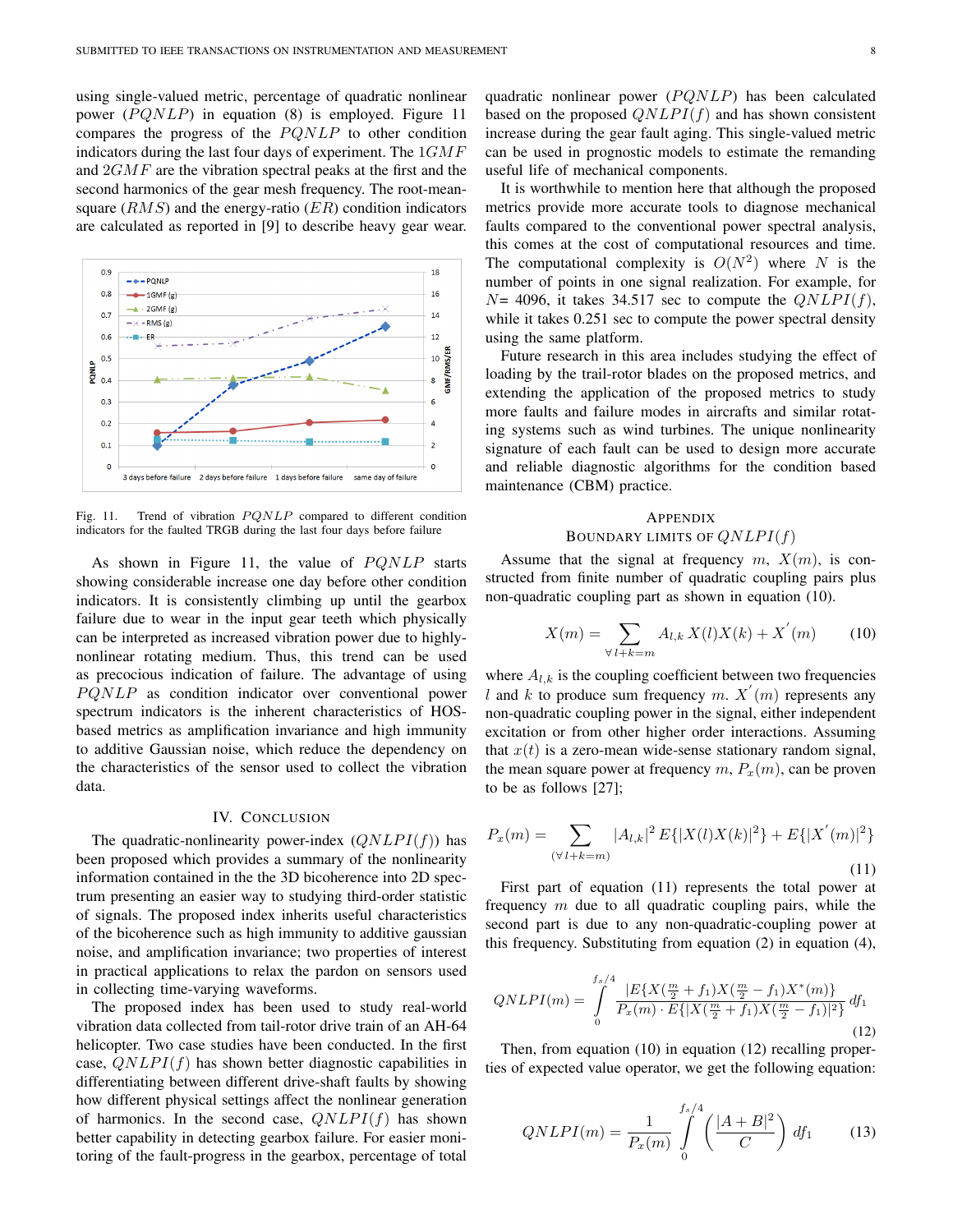where,

$$
A = \sum_{\forall l+k=m} A_{l,k} E\left\{ X(\frac{m}{2} + f_1) X(\frac{m}{2} - f_1) X^*(l) X^*(k) \right\}
$$
  
\n
$$
B = E\left\{ X(\frac{m}{2} + f_1) X(\frac{m}{2} - f_1) X^*(m) \right\}
$$
  
\n
$$
C = E\left\{ |X(\frac{m}{2} + f_1) X(\frac{m}{2} - f_1)|^2 \right\}
$$

The value of the expected value operators in the numerator of equation (13) will be zero except when variable  $f_1$  equals to  $f_1 = \frac{m}{2} - l = \frac{m}{2} + k$ . Therefore, integration in equation (13) is reduced to summation as follows:

$$
QNLPI(m) = \frac{\sum_{Vl+k=m} |A_{l,k}|^2 E\{|X(l)X(k)|^2\}}{P(m)} \tag{14}
$$

Note that numerator of equation (14) represents the total power at frequency  $m$  due to all quadratic coupling pairs and it is fraction of  $P_x(m)$  as shown before in equation (11). Hence, the proposed index,  $QNLPI(m)$ , measures the fraction of the mean square power at frequency  $m$  due to quadratic coupling between all combination of frequencies that possibly result in m. Also, from (14),  $0 \le QNLPI(m) \le 1$ , and will equal one if, and only if,  $X'(m) = 0$ .

#### ACKNOWLEDGMENT

This research is funded by the South Carolina Army National Guard and United States Army Aviation and Missile Command via the Conditioned-Based Maintenance (CBM) Research Center at the University of South Carolina-Columbia. Also, this research is partially supported by the Egyptian government under the Government Mission Program for Mr. Mohammed Hassan. This work was supported in part by the National Science Foundation under Grant 0747681. Also, this work was supported in part by the Yonsei University Research Fund of 2012.

#### **REFERENCES**

- [1] A. K. S. Jardine, D. Lin, and D. Banjevic, "A review on machinery diagnostics and prognostics implementing condition-based maintenance, *Mechanical Systems and Signal Processing*, vol. 20, no. 7, pp. 1483-1510, Oct. 2006.
- [2] A. Heng, S. Zhang, A. C. Tan, J. Mathew, "Rotating machinery prognostics: State of the art, challenges and opportunities," *Mechanical Systems and Signal Processing*, vol. 23, no. 3, pp. 724-739, Apr. 2009.
- [3] H. M. Hashemian, W. C. Bean, "State-of-the-art predictive maintenance techniques," *IEEE Transactions on Instrumentation and Measurement*, vol. 60, no. 10, pp. 3480-3492, Oct. 2011.
- [4] R. Li, D. He, "Rotational machine health monitoring and fault detection using EMD-based acoustic emission feature quantification," *IEEE Transactions on Instrumentation and Measurement*, vol. 61, no. 4, pp. 990-1001, Apr. 2012.
- [5] J. Yu, "Health condition monitoring of machines based on hidden markov model and contribution analysis," *IEEE Transactions on Instrumentation and Measurement*, vol. 61, no. 8, pp. 2200-2211, Aug. 2012.
- [6] A. Bayoumi, W. Ranson, L. Eisner, and L.E. Grant, "Cost and effectiveness analysis of the AH-64 and UH-60 on-board vibrations monitoring system," *IEEE Aerospace Conference,* pp. 3921-3940, Mar. 2005.
- [7] D. Coats, Cho Kwangik, Yong-June Shin, N. Goodman, V. Blechertas, and A. Bayoumi, "Advanced time-frequency mutual information measures for condition-based maintenance of helicopter drivetrains," *IEEE Transactions on Instrumentation and Measurement*, vol. 60, no. 8, pp. 2984-2994, Aug. 2011.
- [8] G. Betta, C. Liguori, A. Paolillo, and A. Pietrosanto, "A DSP-based FFTanalyzer for the fault diagnosis of rotating machine based on vibration analysis," *IEEE Transactions on Instrumentation and Measurement*, vol. 51, no. 6, pp. 1316-1322, Dec. 2002.
- [9] P. D. Samuel, and D. J. Pines, "A review of vibration-based techniques for helicopter transmission diagnostics," *Journal of Sound and Vibration*, vol. 282, no. 1-2, pp. 475-508, Apr. 2005.
- [10] A. S. Sait, and Y. I. Sharaf-Eldeen, "A review of gearbox condition monitoring based on vibration analysis techniques diagnostics and prognostics," in *Rotating Machinery, Structural Health Monitoring, Shock and Vibration*, Vol. 8, T. Proulx, Ed. New York: Springer, 2011, pp. 307-324.
- [11] W. Bartelmus, R. Zimroz, "Vibration condition monitoring of planetary gearbox under varying external load," *Mechanical Systems and Signal Processing*, vol. 23, no. 1, pp. 246-257, Jan. 2009.
- [12] R. B. Randall, J. Antoni, "Rolling element bearing diagnostics-A tutorial," *Mechanical Systems and Signal Processing*, vol. 25, no. 2, pp. 485-520, Feb. 2011.
- [13] J. Dybala, "Vibrodiagnostics of gearboxes using NBV-based classifier: A pattern recognition approach," *Mechanical Systems and Signal Processing*, vol. 38, no. 1, pp. 522, July 2013.
- [14] T. W. S. Chow, and Gou Fei, "Three phase induction machines asymmetrical faults identification using bispectrum," *IEEE Transactions on Energy Conversioin*, vol. 10, no. 4, pp. 688-693, Dec. 1995.
- [15] N. Arthur, and J. Penman, "Induction machine condition monitoring with higher order spectra," *IEEE Transactions on Industrial Electronics*, vol. 47, no. 5, pp. 1031-1041, Oct. 2000.
- [16] T. W. S. Chow, and H.-Z. Tan, "HOS-based nonparametric and parametric methodologies for machine fault detection," *IEEE Transactions on Industrial Electronics*, vol. 47, no. 5, pp. 1051-1059, Oct. 2000.
- [17] B. Jang, C. Shin, E. J. Powers, and W. M. Grady, "Machine fault detection using bicoherence spectra," *Proceeding of the IEEE Instrumentation and Measurement Technology Conference*, vol. 3, no. 1, pp. 1661-1666, May 2004.
- [18] T. Kim, W. Cho, E. J. Powers, W. M. Grady, and A. Arapostathis, "ASD system condition monitoring using cross bicoherence," *Proceeding of the IEEE electricship technologies symposium*, pp. 378-383, May 2007.
- [19] M. A. Hassan, D. Coats, K. Gouda, Yong-June Shin, and A. Bayoumi, "Analysis of nonlinear vibration-interaction using higher order spectra to diagnose aerospace system faults," *Proceeding of the IEEE Aerospace Conference*, pp. 1-8, March 2012.
- [20] J. K. Sinha, K. Elbhbah, "A future possibility of vibration based condition monitoring of rotating machines," *Mechanical Systems and Signal Processing*, vol. 36, no. 1-2, pp. 231240, Jan. 2013.
- [21] T-T. Ng, S-F. Chang, and Q. Sun, "Blind detection of photomontage using higher order statistics," *Proceeding of the IEEE International Symposium on Circuits and Systems (ISCAS)*, vol. 5, pp. 688-691, May 2004.
- [22] K. C. Chua, V. Chandran, U. R. Acharya, and C. M. Lim, "Cardiac state diagnosis using higher order spectra of heart rate variability," *Journal of Medical Engineering & Technology*, vol. 32, no. 2, pp. 145155, March/April 2008.
- [23] V. Chandran, and S. Elgar, "Pattern recognition using invariants defined from higher order spectra- One dimensional inputs," *IEEE Transactions on Signal Processing*, vol. 41, no. 1, pp. 205-212, Jan. 1993.
- [24] V. Chandran, S. Elgar, and A. Nguyen, "Detection of mines in acoustic images using higher order spectral features," *IEEE Journal of Oceanic Engineering*, vol. 27, pp. 610- 618, Jul 2002.
- [25] M. A. Hassan, D. Coats, Yong-June Shin, and A. Bayoumi, "Quadraticnonlinearity power-index spectrum and its application in condition based maintenance (CBM) of helicopter drive trains," *Proceeding of the IEEE International Instrumentation and Measurement Technology Conference (I2MTC)*, pp. 1456-1460, May 2012.
- [26] Boualem Boashash, Edward J. Powers, Abdelhak M. Zoubir, "*Higher-Order Statistical Signal Processing,*" Wiley, 1996.
- [27] Y. C. Kim, and E. J. Powers, "Digital bispectral analysis and its application to nonlinear wave interactions," *IEEE Transactions on Plasma Science*, vol. 7, no. 2, pp. 120-131, July 1979.
- [28] John G. Proakis, and Dimitris G. Manolakis, "Power spectrum estimation," in *Digital Signal Proccessing: Principles, Algorithms, and Applications*, 4th ed. New Jersey: Prentice Hall, 2007, pp. 960-1040.
- [29] R. B. Randall, "Fault detection," in *Vibration-Based Condition Monitoring: Industrial, Aerospace and Automotive Applications,* Wiley, 2011.
- [30] P. Grabill, J. Seale, D. Wroblewski, and T. Brotherton, "iTEDS: the intelligent turbine engine diagnostic system," *Proceedings of 48 International Instrumentaion Symposium*, pp. 345-353, May 2002.